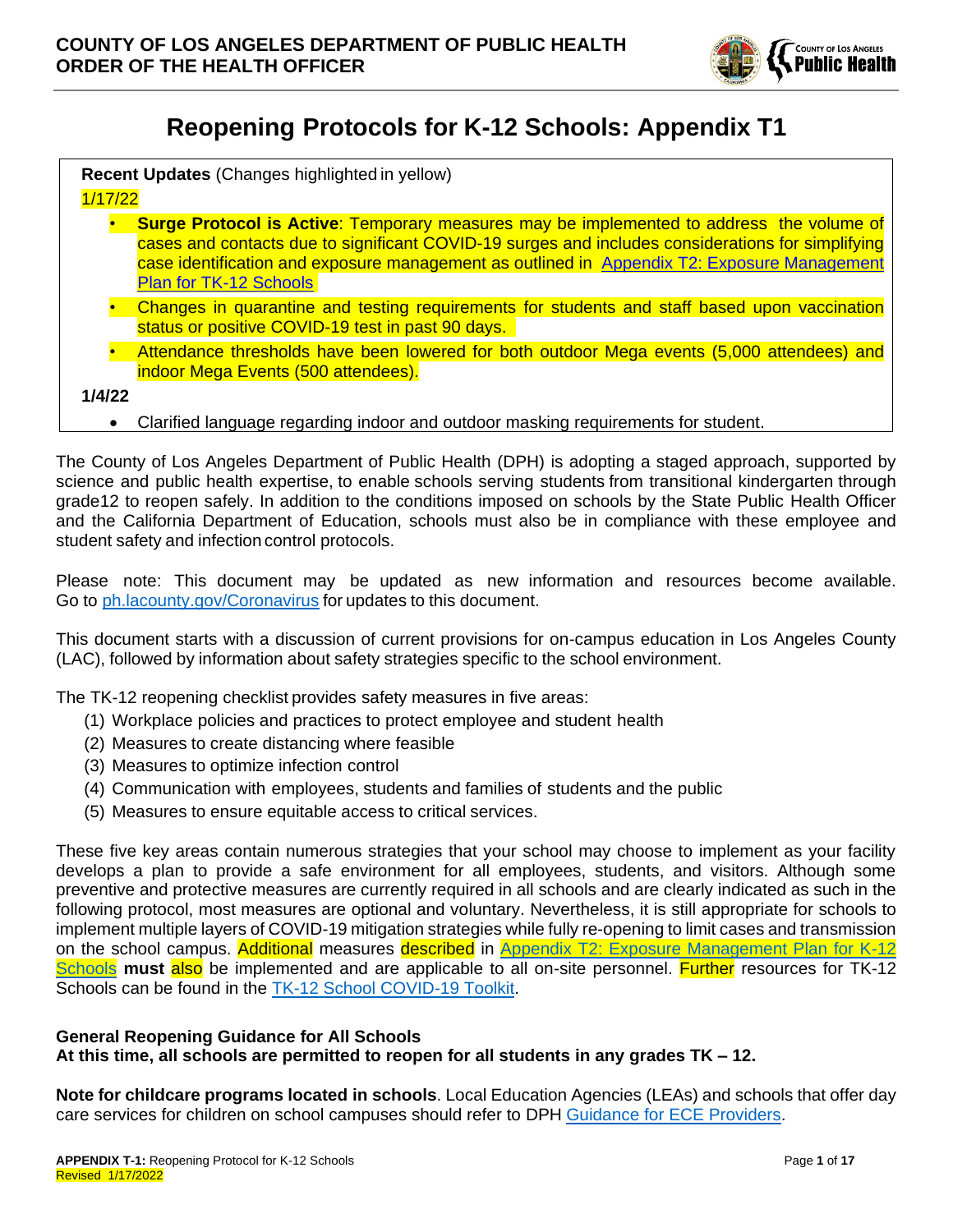

#### **COVID-19 VACCINATION IS THE FIRST LINE OF DEFENSE**

Achieving a high vaccination rate on your school campus is the first and best way to lower risk of infection and transmission at your school, greatly decrease risk of severe illness, hospitalization, and death in those who are fully vaccinated, and provide an additional layer of protection for those who cannot be fully vaccinated, are immunocompromised, or have underlying health conditions. For this reason, in addition to all requirements and recommendations written in this protocol, schools are urged to adopt strategies that normalize, promote, and facilitate COVID-19 vaccination and booster doses for all eligible staff and students on your campus. Please see **LACDPH Vaccine Clinic Toolkit for Schools**, a step-by-step guide with best practices for hosting a school-based vaccine clinic. Also be aware that a [Health Officer Order](https://www.cdph.ca.gov/Programs/CID/DCDC/Pages/COVID-19/Order-of-the-State-Public-Health-Officer-Vaccine-Verification-for-Workers-in-Schools.aspx) issued by the State of California on August 11, 2021 requires all school staff to either show proof of full vaccination or be tested at least once per week. The State also announced that students will be required to be vaccinated for in person learning starting the term following full FDA approval of the vaccine for their grade span (7-12 and K-6).

|                                                                                  | TK to Grade 12 Reopening Checklist                                                                |
|----------------------------------------------------------------------------------|---------------------------------------------------------------------------------------------------|
| <b>Institution name:</b>                                                         |                                                                                                   |
| Address:                                                                         |                                                                                                   |
| <b>Maximum Occupancy, per Fire Code:</b>                                         |                                                                                                   |
| Approximate total square footage of<br>space open to faculty and/or<br>students: |                                                                                                   |
| support resumption of in person services for students:                           | Estimated total number of administrators, teachers, and other employees that will be returning to |

**Estimated total number of students that will return per grade (if none, enter 0):**

**NOTE:** The terms "employees" and "staff" are used in these protocols to refer to individuals who work in a school facility in any capacity associated with teaching, coaching, student support, provision of therapies or personal assistance to individual students, facility cleaning or maintenance, administration, or any other activity required for the school to function. "Employees" or "staff" may include individuals who are: paid directly by the relevant school system, paid by entities acting as contractors to the school, paid by outside entities acting in collaboration with the school to serve students, paid by third parties to provide individual student services, or unpaid volunteers acting under school direction to carry out essential functions. The term "parents" is used in these protocols to refer to any persons serving as caregivers or guardians to students.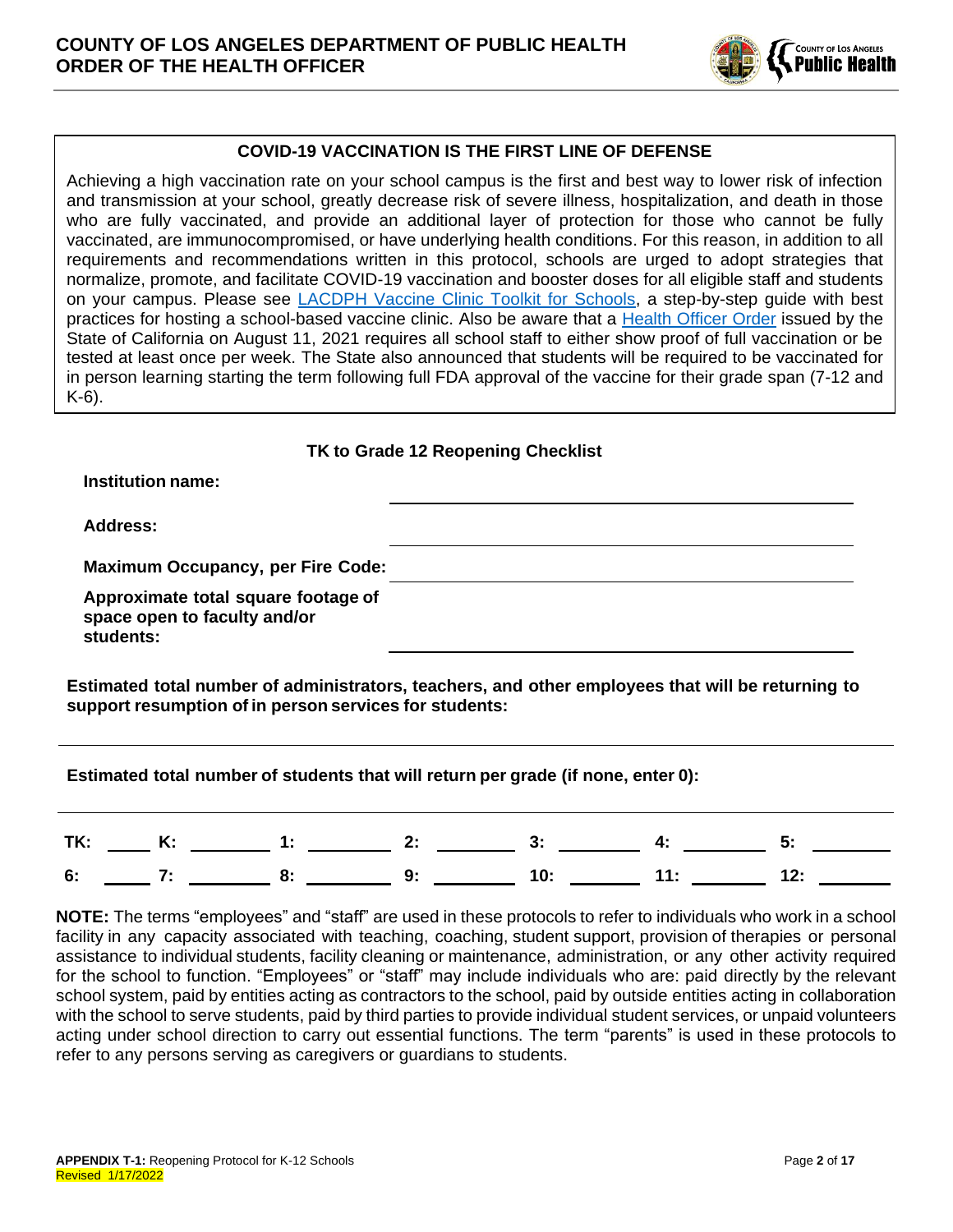A. WORKPLACE POLICIES AND PRACTICES TO PROTECT STAFF 3 (03/2 < ((6 AND STUDENTS (CHECK ALL THAT APPLY)

The school must have a COVID- & RQWDLQPHQW 5HVSRQVH DQG & RQWURO 30 comprehensive approach to preventing and containing the spread of COVID-19 on campus. The Plan includes, but is not limited to the following elements:

- ‰ A designated COVID-19 Compliance Team that is responsible for establishing and enforcing all COVID-19 safety protocols and ensuring that staff and students receive education about COVID-19. One member of this team is designated as a liaison to DPH in the event of an outbreak on campus.
- ‰ A plan or protocol, for steps that will be taken immediately upon notification of school officials that any member of the school community (faculty, staff, student, or visitor) tests positive for COVID-19.

‰ The plan addresses:

- x Immediate separation of the case from the school community to self-isolation at home if notification occurs while the case is on-site. The plan must allow for temporary, on-site isolation of the case if arrangements are needed for the  $S$  H U V return to their home.
- x Fact sheets or other informational materials that are to be given to the case (or appropriate family member/s if the case is a child) covering regulations governing self-isolation and links to sites with further information.
- ‰ A plan or protocol to initiate a School Exposure Management Plan consistent with DPH guidance that outlines procedures for:
	- x Isolation of case(s);
	- x Identification of persons exposed to cases at school;
	- x Quarantine of exposed staff and students per quidelines described in Appendix T2: Exposure Management Plan for K-12 Schools.
	- x Assurance of access to testing for all exposed students within the school who are not fully vaccinated, and all exposed staff who are not fully vaccinated, or fully vaccinated and overdue for their booster dose..
	- x Notification to DPH of all confirmed cases of COVID-19 disease among employees and children who had been at school at any point within 14 days prior to the illness onset date. The illness onset date is the COVID-19 test date or Symptom Onset Date of the infected person, whichever is earlier. Reporting of cases should be done within 1 business day of the VFKRRO  $\P$  V QRWLILFDWLR G can be completed online using the secure web application: http://www.redcap.link/lacdph. educationsector.covidreport or by downloading and completing the COVID-19 Case and Contact Line List for the Education Sector and sending it to ACDC-Education@ph.lacounty.gov. Note: The current activation of surge protocol procedures in schools now allows some flexibility in the mechanism of case reporting. See Appendix T2: Exposure Management Plan for K-12 Schools for details.
	- x To address the volume of cases due to significant COVID-19 surges, temporary measures outlined in Appendix T2: Exposure Management Plan for K-12 Schools may be implemented to manage cases and exposures at school. These are optional measures: schools may continue routine protocols for exposure management during the surge period if there is capacity to do so.
- ‰ A plan to immediately report a cluster of cases (3 or more cases within 14 days) to the Department of Public Health. This can be done using the same reporting options described above: (1) submitting the report online at http://www.redcap.link/lacdph.educationsector.covidreport or (2) completing the COVID-19 Case and Contact Line List for the Education Sector and emailing it to ACDC-Education@ph.lacounty.gov. The Department of Public Health will work with the school to determine whether the cluster is an outbreak that will require a public health outbreak response.
- ‰ Contingency plans for full or partial closure of in-person school operations if that should become necessary based on an outbreak in the school or community.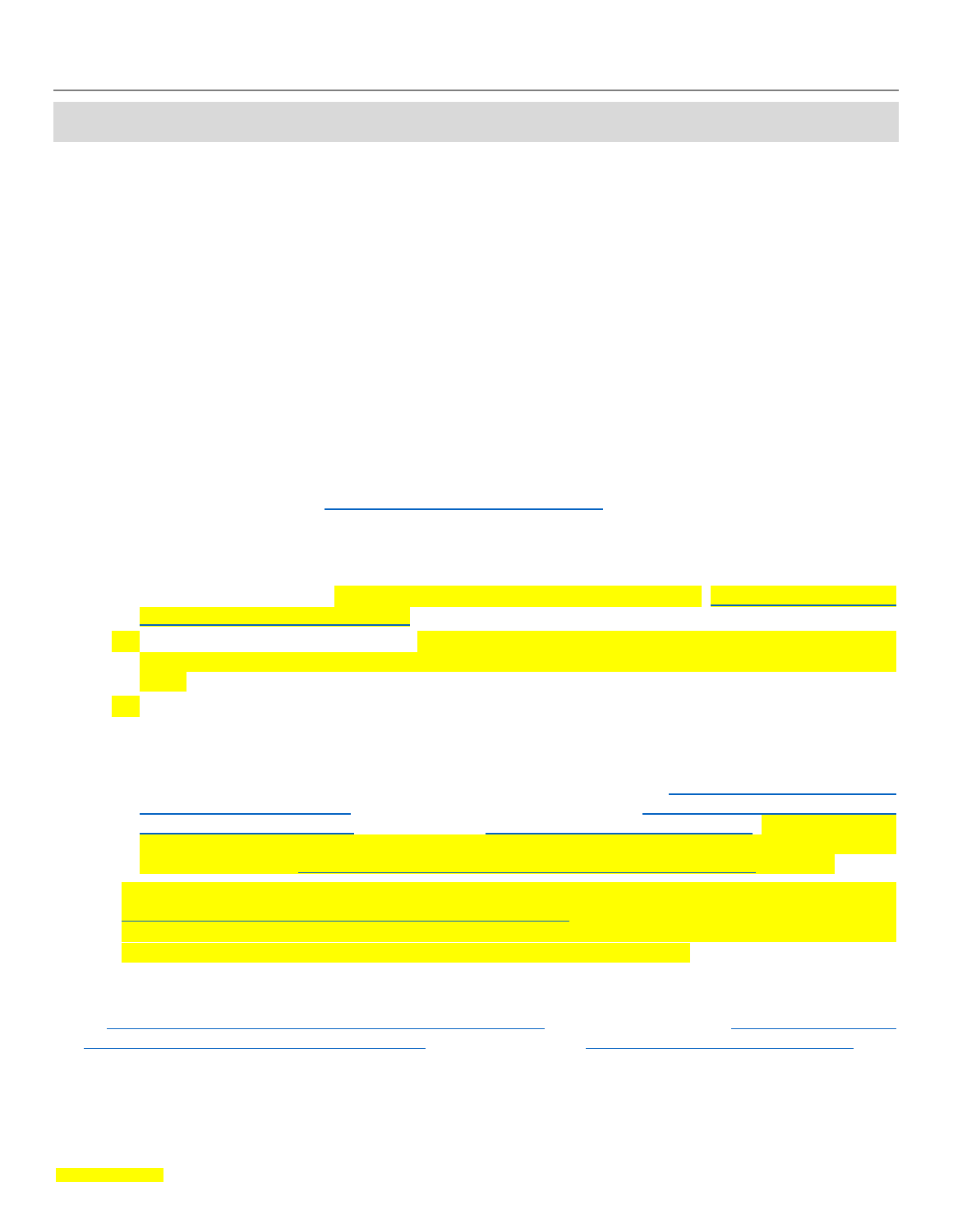‰ A plan or protocol for incorporating COVID-19 testing into regular school operations.

- x At a minimum the plan should describe the strategy for ensuring access to testing for students or employees who are symptomatic or students and staff who are not fully vaccinated and have known or suspected exposure to an individual infected with SARS-CoV-2. Note that current Cal/OSHA COVID-19 Prevention Emergency Temporary Standards (Cal/OSHA ETS) requires employers to offer testing at no cost to employees during paid time for:
	- o Symptomatic unvaccinated employees, regardless of whether there is a known exposure.
	- o Unvaccinated employees after an exposure.
	- o Vaccinated employees after an exposure if they develop symptoms.
	- o Unvaccinated employees in an outbreak (3 or more employee cases).
	- o All employees in a major outbreak (20 or more employee cases).
- x Schools are required to have sufficient testing capacity two weeks after re-opening from winter break or by January 25, 2022, whichever is later, to test exposed students and staff who are unvaccinated or not fully vaccinated at least once weekly, during the 10 days after their last exposure date. Please notify DPH immediately if you do not have testing capacity to meet this requirement. If resources allow, schools should extend testing to include exposed students and staff who are fully vaccinated.
	- $x$  In addition, the school  $may$  consider a strategy for periodic testing for asymptomatic individuals with no known exposure. The California Department of Public Health (CDPH) is not requiring any particular frequency or procedure for asymptomatic testing at this time. However, the state has put into place support for specific testing cadences through supplemental testing supplies, shipment, laboratory capacity, enrollment and reporting technology, training, and assistance with insurance reimbursement. Schools are advised to access information and resources regarding school-centered WHVWLQJ DWSafte WirDAWHUF In times of high rates of community transmission, LA County recommends that periodic testing include fully vaccinated individuals where resources allow. Note: At this time given the volume of cases and contacts in the current pandemic surge, along with challenges in meeting the demand for testing, response testing for symptomatic and exposed individuals should be the priority. In the event of wide-scale or repeated exposures within a school, weekly testing of all unvaccinated or not fully vaccinated students may be considered until such time that exposure events become less frequent. See Appendix T2: Exposure Management Plan for K-12 Schools for additional details.
	- x The plan must provide that all testing results will be reported to the Department of Public Health.
	- x Please note: Screening testing is not recommended for persons who have recovered from laboratory confirmed COVID-19 within the past 90 days and are asymptomatic.
- ‰ Consider assigning vulnerable employees (employees not yet fully vaccinated who are above age 65 and/or with chronic health conditions that would place them at high risk if infected) work that can be done from home when feasible. Employees in this category should discuss any concerns with their healthcare provider or occupational health services to make appropriate decisions on returning to the workplace.
- ‰ Consider reconfiguration of work processes to the extent consistent with academic requirements and student needs to increase opportunities for employees to work from home.
- ‰ All employees have been told not to come to work if sick. School officials have provided information to employees regarding employer or government sponsored leave benefits.
- ‰ Employees with an exposure or suspected exposure to a person who has COVID-19 must follow quarantine guidance as detailed in Appendix T2: Exposure Management Plan for K-12 Schools.
- ‰ Use of school facilities for non-school purposes (community meeting or events, on-site clinic visits by people who are neither students nor staff, etc.) is permitted. Use of indoor school facilities provides more risk of contamination of indoor air and surfaces and care should be taken to avoid unnecessary exposure for regular school employees and students. Routine cleaning after use of indoor facilities by non-school groups is recommended. Use of outdoor athletic fields by non-school youth sports teams, leagues, or clubs is permitted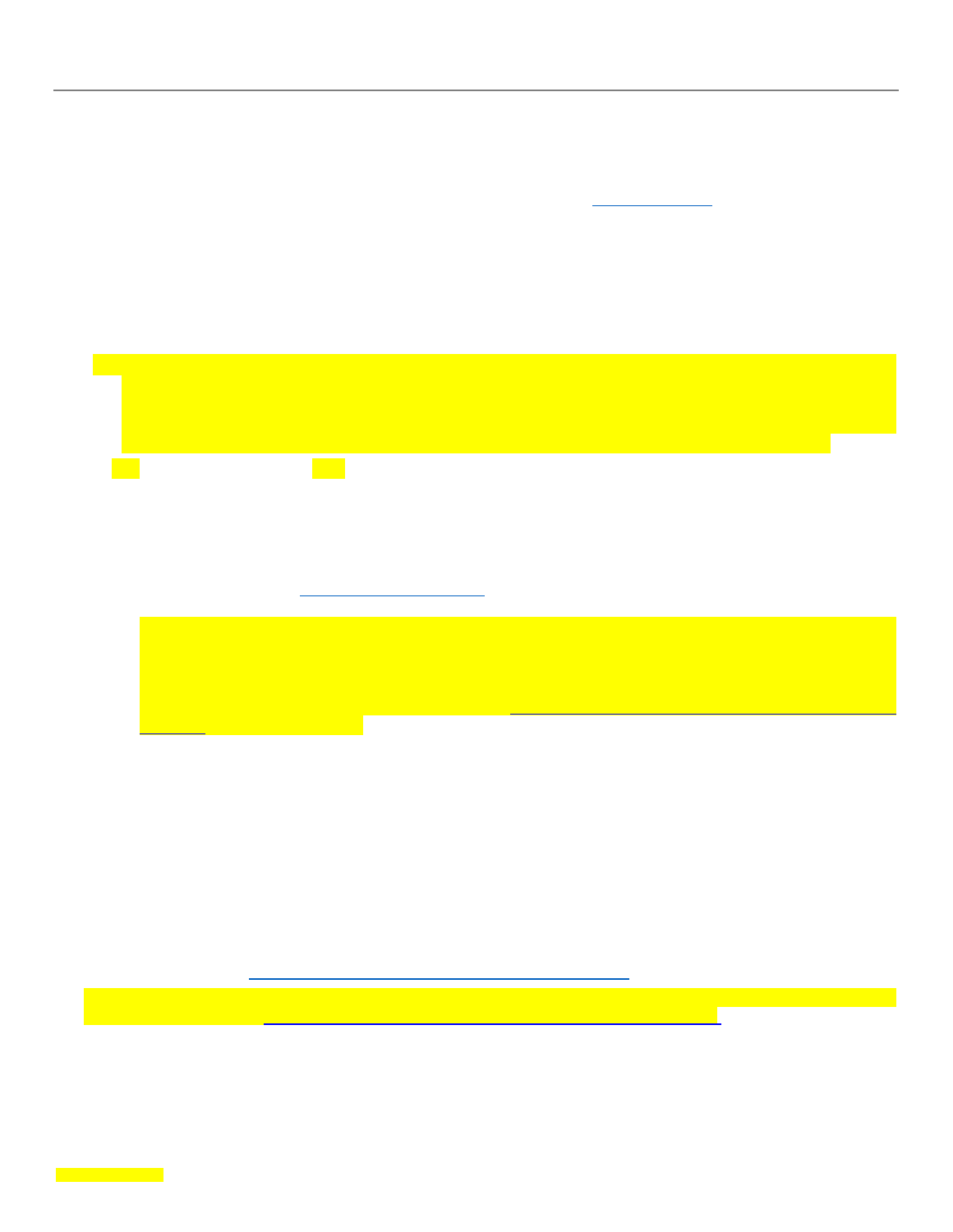as long as care is taken to avoid unnecessary exposures for regular school employees and students.

- ‰ Employee screenings are recommended to be conducted before employees may enter the workspace. Entry screening should include a check-in concerning cough, shortness of breath, difficulty breathing and fever or chills and if the employee is currently under isolation or quarantine orders. Temperature checks are recommended if feasible.
	- x These screenings can be done in-person upon arrival at the site or remotely before arrival using a digital app or other verifiable approach.
	- x Note that current Cal/OSHA ETS requires employers to exclude employees from the workplace who have COVID-19 symptoms and/or are not fully vaccinated and have had a close contact. Cal/OSHA does not prescribe any particular method of employee screening but implementing some method as recommended will assist in compliance with the current ETS.
- ‰ Masking is required for anyone entering school buildings or transports (school buses as well as school buildings) who has contact with others (students, parents, or other employees).
	- x Employees who have contact with others are offered, at no cost, an appropriate face mask that covers the nose and mouth. The mask must be worn by the employee at all times during the workday and is in contact or likely to come into contact with others. Employees who have been instructed by their medical provider that they should not wear a face mask must wear a face shield with a drape on the bottom edge, as long as their condition permits it. A drape that is form fitting under the chin is preferred. Masks with one-way valves must not be used.
	- x Employees who are exempt from wearing a mask must undergo COVID-19 testing at least twice per week unless the employee provides proof of full vaccination status against COVID-19 and proof of receipt of booster dose once they become eligible. In times of high rates of community transmission, LA County recommends that this periodic testing also include fully vaccinated individuals with or without booster doses where resources allow.
	- x Requirement to provide upgraded masks to all school employees: At this time, all school employees, as defined above, must wear surgical-grade masks (also referred to as medical procedure masks) or higher-level PPE (e.g., KN95 or N95 respirator masks). For those wearing surgical masks, double masking, with a cloth face covering worn over the surgical mask, is recommended for enhanced protection. Cloth face coverings alone are no longer acceptable, as they do not provide the same level of source control or personal protection as a proper surgical mask or higher-level PPE. Schools should implement this directive as soon as possible but must be in compliance no later than two weeks after the post-holiday reopening date of the school or district or January 17, 2022, whichever is later.
	- x Employers are required to provide, upon request, respirators to any unvaccinated employee along with instructions on how to ensure the mask fits appropriately.
	- x All staff must wear a face mask at all times when indoors, except when working alone in private offices with closed doors; when they are the only individual present in a larger open workspace for multiple employees; or when eating or drinking.
	- x All staff are also required to wear masks outdoors on school campuses, except when eating or drinking, when in crowded outdoor settings where distancing cannot be easily and reliably maintained.
	- x It is strongly recommended but not required that students wear upgraded masks which at a minimum are well-fitting, non-cloth mask of multiple layers of non-woven material with a nose wire. Nothing in this protocol requires that the school provide upgraded masks to its general student population. However, universal masking with some appropriate type of face covering is stil l currently required for both indoor and outdoor settings on the school campus . Exceptions would include when actively eating or drinking and in outdoor settings where physical distancing can be reliably maintained.
	- x For the most updated LACDPH guidance and information on masking, refer to COVID-19 Masks.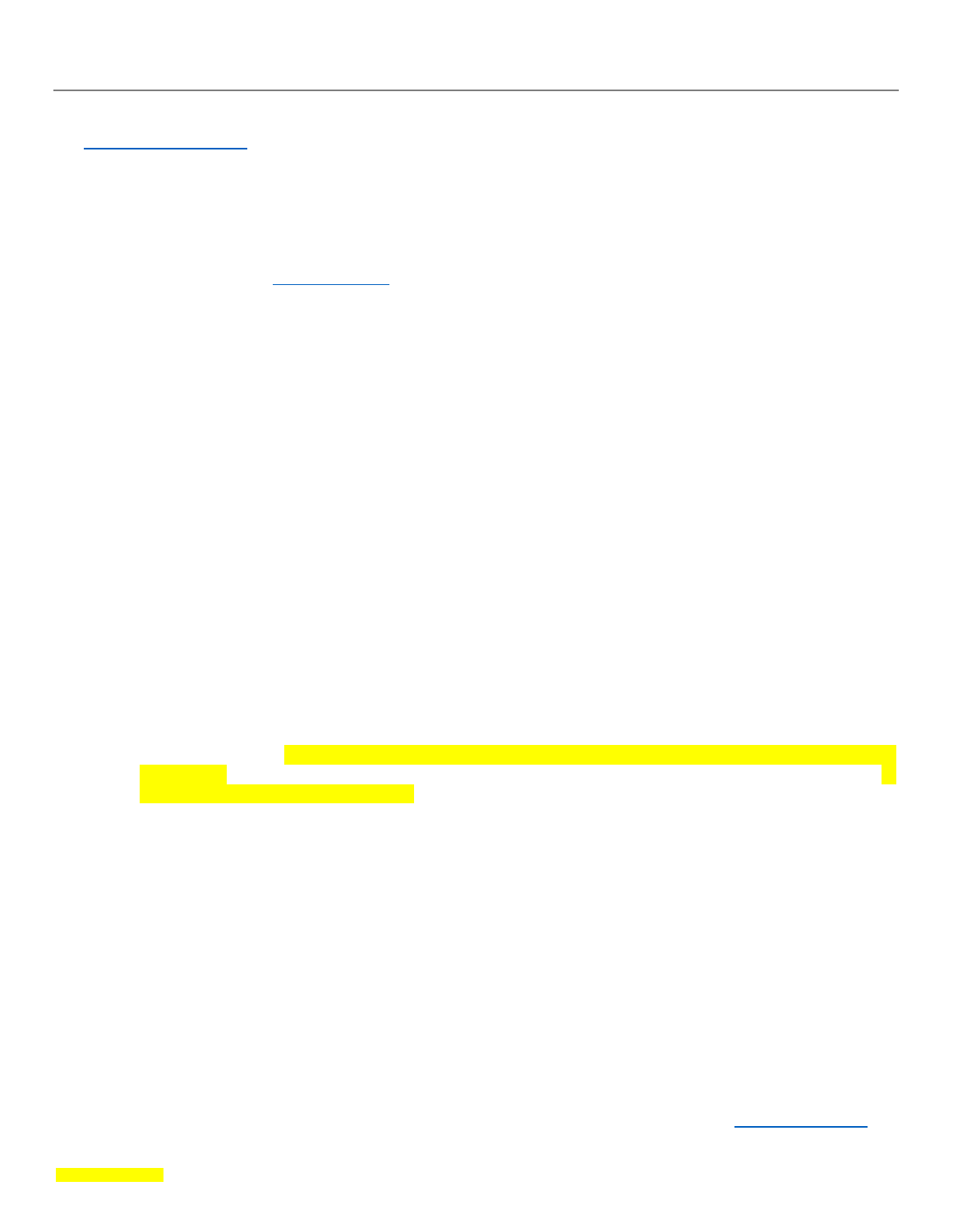- x Alternative protective strategies may be adopted to accommodate students who are on Individualized Education or 504 Plans and who have medical reasons why they cannot use or tolerate a face mask. Students who present appropriate documentation demonstrating a disability or condition that does not allow them to safely wear a mask should wear a face shield with drape at the bottom if their condition allows it. Students with documented conditions that do not accommodate the face shield and drape may request a reasonable accommodation from the school or district. Assessing for exemption due to a medical condition, mental health condition, disability or hearing impairment that prevents wearing a mask, is a medical determination and therefore must be made by a physician, nurse practitioner, or other licensed medical professional practicing under the license of a physician. Self-attestation and parental attestation for mask exemptions due to the aforementioned conditions do not constitute medical determinations. Appropriately documented medical exemptions are the only acceptable reason a student may be excused from the requirement to wear a mask indoors at school. Personal belief or religious exemptions do not apply to masking requirements.
- x It is strongly recommended that any student who is exempt from wearing a mask indoors be tested for COVID-19 at least twice a week, unless they provide proof of full vaccination status (and booster status if eligible) against COVID-19. In times of high rates of community transmission, LA County recommends that this periodic testing also include fully vaccinated and boosted individuals where resources allow.
- x Public schools should be aware of the requirements in AB 130 to offer independent study programs for the 2021-22 school year.
- ‰ It is recommended that employees be instructed to wash or replace their face masks daily and parents be instructed to ensure that children have clean face masks.
- ‰ To ensure that masks are worn consistently and correctly, staff are discouraged from eating or drinking except during their breaks when they are able to safely remove their masks and increase their physical distance from others. Eating or drinking outdoors is best but eating or drinking at a cubicle or workstation indoors is preferred to eating in a breakroom if eating in a cubicle or workstation permits greater distance from and barriers between staff.
- ‰ Consider increasing space between employees in any room or area used by staff for meals and/or breaks, especially when space will be shared by employees who are not fully vaccinated or whose vaccination status is unknown.
- ‰ All employees, on-site contractors, vendors, and delivery personnel have been provided instructions regarding required use of face masks when around others indoors.
- ‰ Break rooms, restrooms, classrooms, and other common areas used or visited by staff are cleaned at the frequency listed below. Routine cleaning is recommended at a frequency no less than once per day during periods of operation but may be done more frequently.
	- x Break rooms
	- x Restrooms
	- x Classrooms
	- x Laboratories
	- x 1XUVoHfMEdy
	- x Counseling and other student support areas
	- x Front office
	- x Other offices
	- x Other (auditorium, gymnasium, library if in use)

‰ High touch areas in staff breakrooms are recommended to be cleaned at least once per day.

‰ It is recommended that hand sanitizer effective against COVID-19 be made available to all employees in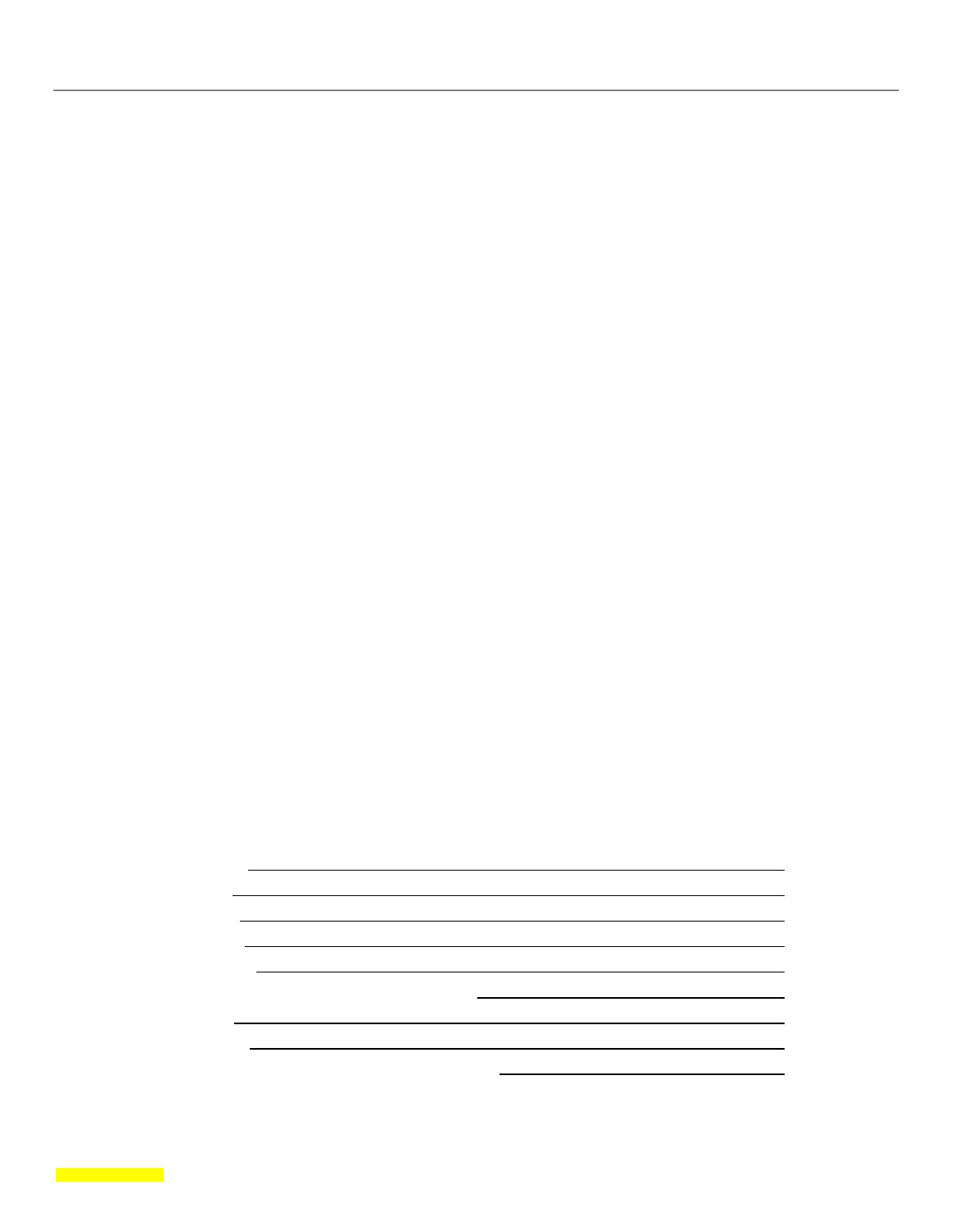or near the following locations (check all that apply):

- x Building entrance/s, exit/s \_\_\_\_\_\_\_\_\_
- x Central office
- x Stairway entrances \_\_\_\_\_\_\_\_\_
- x Elevator entry (if applicable) \_\_\_\_\_\_\_\_\_
- x Classrooms \_\_\_\_\_\_\_\_\_
- x Faculty breakroom
- x Faculty offices: \_\_\_\_\_\_\_\_\_

‰ It is recommended that employees be offered frequent opportunities to wash their hands with soap and water.

‰ Copies of this Protocol have been distributed to all employees.

‰ Optional² Describe other measures:

#### B. MEASURES TO ALLOW FOR RECOMMENDED PHYSICAL DISTANCING AND REDUCE CROWDING BY STAFF, STUDENTS AND VISITORS (CHECK ALL THAT APPLY)

\_\_\_\_\_\_\_\_\_\_\_\_\_\_\_\_\_\_\_\_\_\_\_\_\_\_\_\_\_\_\_\_\_\_\_\_\_\_\_\_\_\_\_\_\_\_\_\_\_\_\_\_\_\_\_\_\_\_\_\_\_\_\_\_\_\_\_\_\_\_\_\_\_\_\_\_\_\_\_\_\_\_\_\_\_

NOTE: LACDPH recommends that measures be implemented to create physical distancing when doing so will not interfere with the full-time attendance of all enrolled students. This is especially important during times that groups of students are outside the classroom (e.g., hallway transitions) and/or anytime masks must be removed in a group setting (e.g., lunch time, recess) where increased physical distance is preferred. For situations when physical distancing may not be feasible (e.g., very full classrooms), the importance of 100% mask adherence is critical.

‰ Maximum number of employees permitted in facility, is: .

‰ Face masks are required at all times on school buses and vans.

- ‰ Consider maintaining measures to promote physical distancing of students on school busses since many students remain unvaccinated. These measures may include (check all that apply):
	- x Seating one child per bus seat.
	- x Use of alternating rows.
	- x Open windows as air quality and rider safety concerns allow. \_\_\_\_\_\_\_\_\_

‰ Additional measures that may be considered to promote physical distancing and reduce rider density on school buses (Check all that apply):

- x Staggered school start times to permit more than one trip per bus at school start and close.
- x Implementation of measures that make it easier for parents to drive students to school, such as availability of early opening with staff presence, expanded short-term parking at schools, and presence of staff at drop-off areas to assure safe movement of students from drop-off to school entry.
- x Implementation of measures that facilitate safe and age-appropriate student travel to school including Safe Routes to School walking groups, use of school crossing guards, bicycle safety and bike route programming.
	- o Parents have been engaged in working with school personnel to assure that alternative transportation options are appropriately supervised and have incorporated strategies for physical distancing and use of face masks.
	- o Building infrastructure is adapted to maximize support for bicycle commuting and capacity for bike storage is increased if possible.
- $x \cdot$  Other:  $\frac{y}{x}$

\_\_\_\_\_\_\_\_\_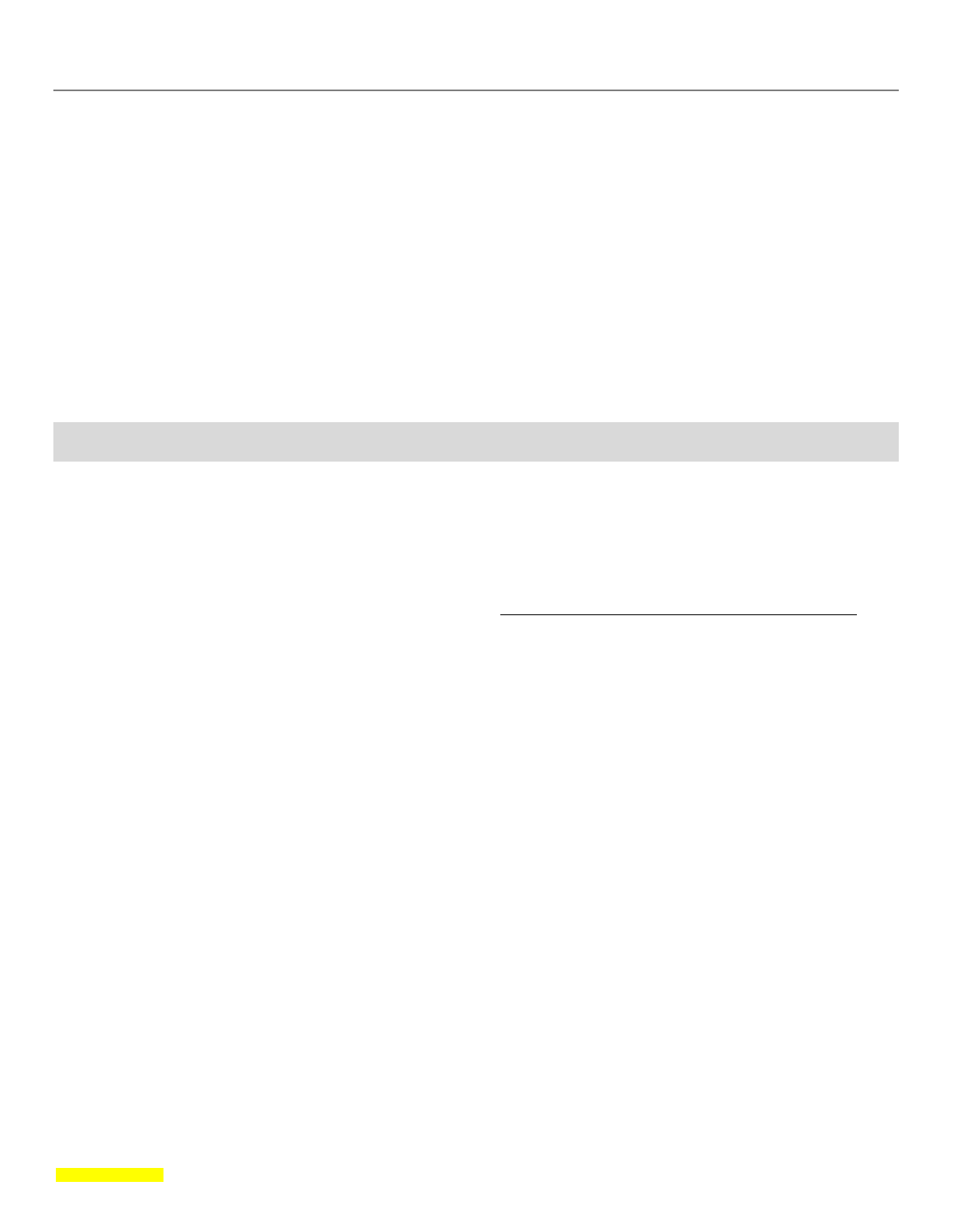‰ Consider implementing measures to reduce crowding as students, parents or visitors enter and move through the school building. These may include (check all that apply):

- x Schedules are adjusted to avoid crowding in common spaces and when possible, allow single classrooms or small groups to move through common spaces (such as hallways and bathrooms) at a given time.
- x School employees are deployed in hallways to promote physical distancing and reduce loitering and crowding as students enter and proceed to classrooms. \_\_\_\_\_\_\_\_\_
- x Elevator capacity, if applicable, is limited to reduce crowding. All riders are required to wear face masks. \_\_\_\_\_\_\_\_\_
- x The following measures may be implemented to avoid crowding on stairways:
	- o Designation of up and down stairways
	- o Staggering of breaks between classes
	- o Monitoring of stairways by school staff
	- o Other: \_\_\_\_\_\_\_\_\_\_\_\_\_\_\_\_\_\_\_\_\_\_\_\_\_\_\_\_\_\_\_\_\_\_\_\_\_\_\_\_\_\_\_\_\_\_\_\_\_\_\_\_\_\_\_\_\_\_\_\_\_\_\_\_\_\_\_
- ‰ Consider adopting a school-wide approach to creating and maintaining stable groups, in which supervising adults and children stay together for as many activities as possible (e.g., meals, recreation, etc.), and avoid inter-mingling with people outside of their group in the setting, throughout the school day. Stable groups are considered a best practice at all grade levels and therefore recommended but not required.
	- x Students with IEP or 504 plans who require specialized services may be pulled out of their general education classroom and grouped with other students requiring similar services as needed to provide appropriate level of instruction and care.
	- x Specialized staff who serve students with IEP or 504 plans and/or provide specialized services will need to work with different stable groups during the school day and this should be accommodated. Staff that are not fully vaccinated should consider wearing a face shield in addition to the required mask if entering multiple classrooms for this purpose. All staff should be encouraged to wash or sanitize hands after leaving a classroom and before entering another classroom with a different group of students.
- ‰ Consider implementing measures that allow for recommended physical distancing within classrooms when possible without interfering with essential operations. These may include the following measures (check all that apply):
	- x Classroom furniture is set up to maximize distance between students and between students and<br>teachers.  $V D E H V W S U D F W L F H D Y R L G X V L Q J 3 S R G' V H D H W dV dL$ D Y R L G X V L Q J <sup>3</sup> S R G ' VHW DN WELQ J distancing is not feasible consider other safety measures including focus on high mask adherence.
	- x Consider enhancing other mitigation layers, such as stable groups or improved ventilation.
	- x Maintain an increased distance as much as possible during times when students or staff are not masked (e.g., due to eating or drinking, napping).
	- x Nap or rest areas in classrooms have students placed an increased distance apart and alternating feet to head.
	- x Other:
- ‰ Consider offering physical education classes outdoors as much as possible and select activities that allow for physical distancing. Physical education classes held indoors requires all present to wear masks except when drinking water.
- ‰ Consider implementing school policies that promote physical distancing in locker rooms. Policies may include:
	- x Offering access to locker rooms only when staff supervision is possible. Staggering locker room access. Consider limiting the total time students and student athletes spend in locker rooms, for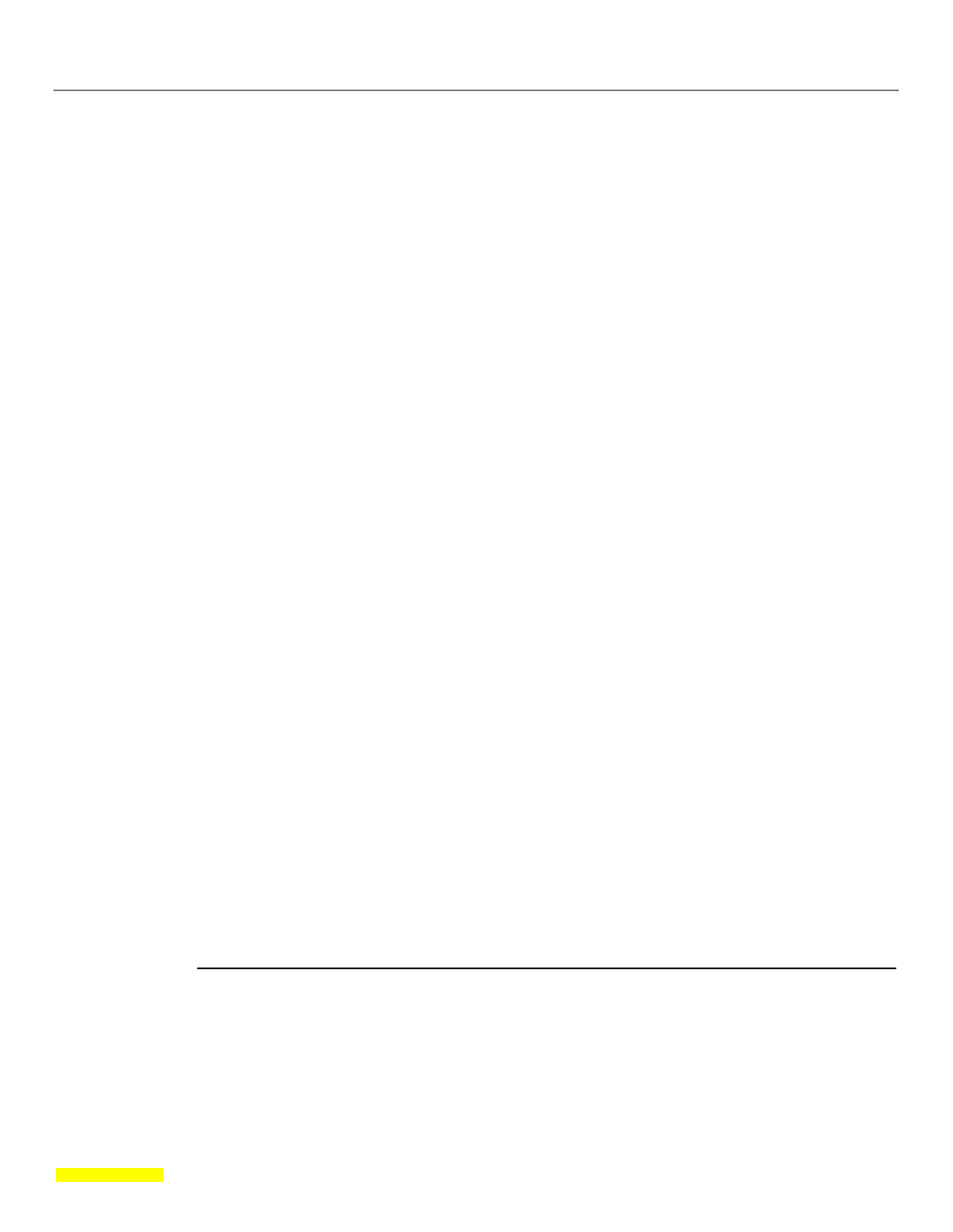example, suggest student athletes shower at home after practice and games.

- x Creating alternative options for storage of student clothing, books, and other items.
- ‰ Consider implementing measures to increase physical distancing during school meals when students will be unmasked. These may include (check all that apply):
	- x Meals are eaten in classrooms or outdoors, without mingling of stable groups from different classrooms. \_\_\_\_\_\_\_\_\_
	- x If students line up to pick up food, tape or other markings are used to promote distance between students.
	- x Staff are deployed during meals to maintain distancing and prevent mixing of students from different stable groups.
	- x If meals take place in a cafeteria, mealtimes are staggered to reduce the number of groups in the cafeteria at any one time.
	- x If meals take place in a cafeteria, space between all tables/chairs has been increased to maintain distance between students while eating. Barriers between tables and/or chairs may be used as an alternative when distancing is not possible. \_\_\_\_\_\_\_\_\_
- ‰ Consider implementing measures to promote physical distancing in school areas used for student support services.
	- x Student support staff, including school employees (nurses, guidance counselors, therapists, etc.) and employees of adjunct support programs (clinicians, health educators, etc.) are encouraged to maintain when feasible physical distance while engaging in student support activities.
	- x Furniture and equipment in school areas used for student support services are arranged to promote distancing between any two students and/or between students and staff.
	- x Sharing of equipment and supplies is avoided where possible.
	- x Staff offering student support services are provided with appropriate Personal Protective Equipment (PPE) per Cal/OSHA requirements.

## C. MEASURES THAT ENSURE INFECTION CONTROL (CHECK ALL THAT APPLY TO THE FACILITY)

- ‰ Symptom screening is recommended to be conducted before students, visitors and staff enter the school. Screening should include a check-in concerning symptoms consistent with possible COVID-19 and any other symptoms the individual may be experiencing. These checks can be done remotely (using a digital app) or in person upon arrival. A temperature check with a no-touch thermometer at entry can be included as part of the screening, if feasible, especially for visitors who may not be part of a systematic at-home screening process.
	- x Students, staff, and visitors who screen positive at entry or who report symptoms at any point during the school day should be reported to the COVID-19 Compliance Team (see Section A). The COVID-19 Compliance Team will determine whether the individual should be excused from the facility according to DPH guidance on Symptom and Exposure Screening Pathways at Educational Institutions. Students who screen positive are provided a surgical mask, unless they are already wearing a mask of recommended quality and accompanied to a pre-selected isolation space where they can remain while a determination is made on exclusion and arrangements are made for their return home, where indicated.
	- x Per the DPH Symptom and Exposure Screening Pathways, students, staff, and visitors who have had close contact with an individual who has screened positive for symptoms consistent with possible COVID-19 are notified of the potential exposure. These individuals are not required to quarantine unless the exposure has been confirmed through a positive COVID-19 diagnostic viral test or a clinical diagnosis from a medical provider. Students who have a confirmed exposure are accompanied to preselected quarantine space where they can remain until arrangements are made for their return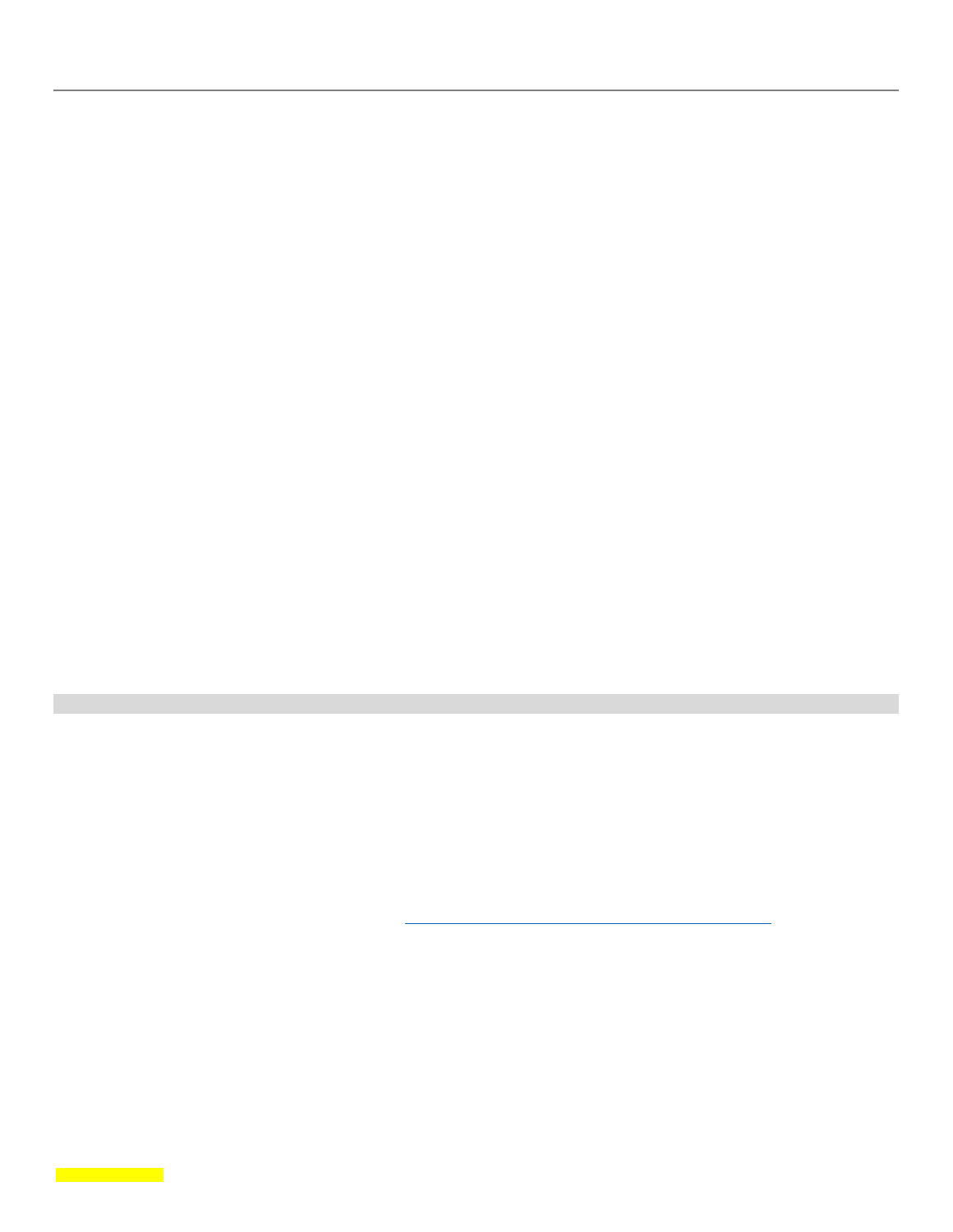home, unless the student meets criteria to remain in the classroom space during the post-exposure period (students who remain in the classroom space post-exposure must wear a well-fitting, non-cloth mask of multiple layers of non-woven material with a nose wire). This quarantine space is apart from the one set aside for symptomatic students. It may be a separate room or an area within the same room that is set apart by a barrier. Once they return home, they are instructed to self-quarantine as required by Health Officer Quarantine Order.

- ‰ Screening of adults and of middle and high school age students should include a question about close contact with anyone at home, school or elsewhere in the past 10 days who has tested positive for COVID-19.
	- x Anyone who is screened for recent exposure and reports close contact with an infected person should be managed per guidance in Appendix T2: Exposure Management Plan for K-12 Schools
- ‰ Consider implementing measures to limit risk of infection due to visits by individuals other than staff and students.These may include (check all that apply):
	- x Visitors should be regiVWHUHGLQDYLVLWRU ORname, KhDne number and Grhavi DY address in case this information is needed in the future for contact tracing purposes. If a visitor must be accompanied by another person (e.g., for translation assistance, or because the visitor is a minor, or has minor students) their information should also be captured in the visitor log.
	- x Movement of visitors within the school is best limited to designated areas such as the reception or lobby area, offices, conference or meeting rooms, and public rest rooms to the extent feasible, in order to reduce unnecessary interaction with any stable learning groups.
	- x Visitors arriving at the school are reminded to wear a face mask at all times while inside the school. This applies to all adults and to children 2 years of age and older. Individuals who have been instructed by their medical provider that they should not wear a face mask should wear a face shield with a drape on the bottom edge, as long as their condition permits it. A drape that is form fitting under the chin is preferred. Masks with one-way valves must not be used. To support the safety of your employees and other visitors, a face mask should be made available to visitors who arrive without them. For the safety of the visitors, as well as the entire school population, it is recommended but not required at this time that visitors wear an increased grade of mask while on campus such as a surgical grade (or medical procedure) mask or higher-level PPE (e.g., KN95 or N95 respirator).

‰ Implementing measures to promote optimal ventilation in the school is strongly recommended. These may include (check all that apply):

- x Movement of classroom learning, meals, and activities to outdoor space is maximized whenever feasible and weather permitting.
- x The school HVAC system is in good, working order. Prior to school reopening, consider having the HVAC system evaluated by an appropriate engineer familiar with the Guidance for Reopening Schools as developed by the American Society of Heating, Refrigerating, and Air-conditioning Engineers (ASHRAE).
- x HVAC systems are set to maximize indoor/outdoor air exchange unless outdoor conditions (recent fire, very high outside temperature, high pollen count, etc.) make this inappropriate. \_\_\_\_\_\_\_\_\_\_\_\_\_\_\_\_\_\_\_\_\_\_\_
- x Portable, high-efficiency air cleaners have been installed if feasible.
- x Doors and windows are kept open during the school day if feasible and if outdoor conditions make this appropriate. Existing fire codes requiring closure of fire-rated doors must be respected.
- x Air filters have been upgraded to a higher efficiency (MERV-13 or higher rating is preferred).

\_\_\_\_\_\_\_\_\_

\_\_\_\_\_\_\_\_\_

x Due to large room capacity and high-risk activities occurring on the court, improved ventilation in gymnasiums is a critical strategy to lower risk of viral transmission and outbreaks occurring as a result of high-risk competitive play. Strategic use of fans to improve air exchange at floor level may have significant impact at mitigating this risk. See Best Practices for Gymnasium Ventilation for further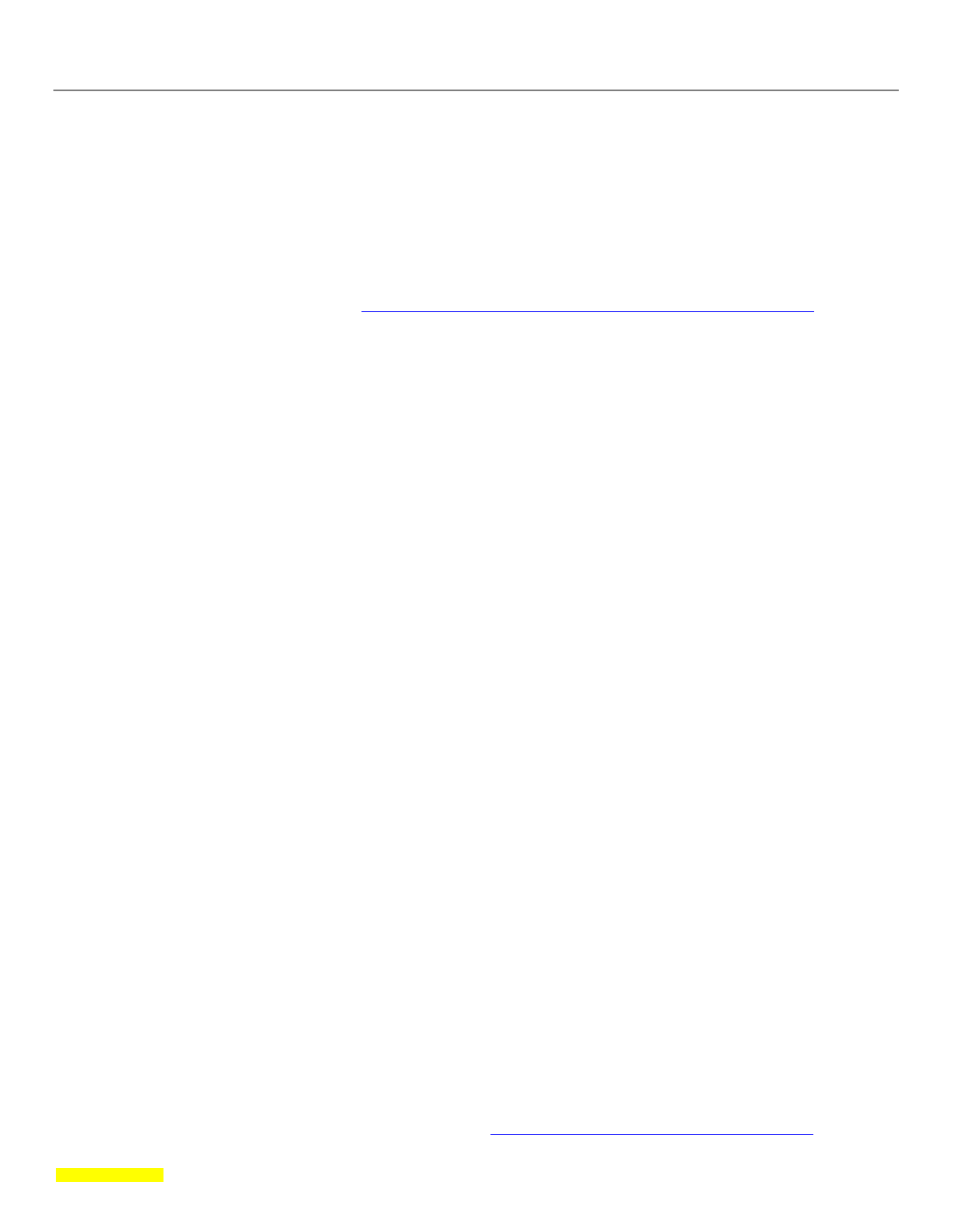guidance. \_\_\_\_\_\_\_\_

x Other:

‰ It is recommended to have measures in place to promote appropriate cleaning of space, surfaces, and objects throughout the school. These may include (check all that apply).

- x A cleaning schedule has been established in order to avoid both under-and over- use of cleaning products.
- x Buses are thoroughly cleaned daily and disinfected after transporting any individual who is exhibiting symptoms of COVID-19. Drivers are equipped with disinfectant wipes and disposable gloves to support disinfection of surfaces as needed during a run. Frequently touched surfaces are cleaned after every completed bus route.
- x Common areas and frequently touched objects in those areas (tables, doorknobs, light switches, countertops, handles, desks, phones, keyboards, elevator switches and buttons, touch screens, printers/copiers, grab bars, and handrails) are cleaned at least daily and more frequently as resources allow using appropriate products (see below).
- x Drinking fountains may be available for use. To PLQLPL]H WKH ULVN RI /HJLRQQDLI diseases associated with water, take steps to ensure that all water systems and features (e.g., drinking fountains, decorative fountains) are safe to use after a prolonged facility shutdown. This includes proper flushing and may require additional cleaning steps (including disinfection). Refer to CDC Guidance for Reopening Buildings After Prolonged Shutdown or Reduced Operation: https://www.cdc.gov/coronavirus/2019-ncov/php/building-water-system.html.
- x Where individualized alternatives are not feasible, for example, in laboratories and art rooms where some equipment may have to be used by multiple students, objects and surfaces are sanitized between users.
- x Cleaning products that are effective against COVID-19 (these are listed on the Environmental Protection Agency (EPA)- D S S U R Y H G O L Ved Vaccordin of to product instructions. When EPAapproved disinfectants are not available, alternative disinfectants can be used (for example, 1/3 cup of bleach added to 1 gallon of water, or 70% alcohol solutions). Do not mix bleach or other cleaning and disinfection products together  $\pm$ this causes toxic fumes that may be very dangerous to breathe. \_\_\_\_\_\_\_\_\_
- x Custodial and other staff responsible for cleaning and disinfecting school surfaces and objects are WUDLQHG RQ PDQXIDFWXOSHHAU golding that he required by the Healthy Schools Act, as applicable.
- x Custodial staff and other staff responsible for cleaning and disinfecting are equipped with appropriate personal protective equipment (PPE), including gloves, eye protection, respiratory protection and other appropriate protective equipment as required by the product.
- X \$OO FOHDQLQJ SURGXFWV DUH NHSW RXW RI FKLOGUHQ¶V UHI
- x Ventilation is maximized during cleaning and disinfecting to the extent feasible. If using air conditioning, use the setting that brings in fresh air. Replace and check air filters and filtration systems to ensure optimal air quality.
- x Enhanced cleaning and disinfection of school premises, when indicated, is done when students are not at school with adequate time to let spaces air out before the start of the school day.
- x Steps are taken to ensure that all water systems and sinks are safe to use after a prolonged facility VKXWGRZQ WR PLQLPL]HWKHULbanNd oRher disteases associated thwith flwaßelc VHD
- x Restrooms, lobbies, break rooms and lounges, and other common areas are cleaned at the frequency listed below. Routine cleaning is recommended at a frequency no less than once per day during

\_\_\_\_\_\_\_\_\_

\_\_\_\_\_\_\_\_\_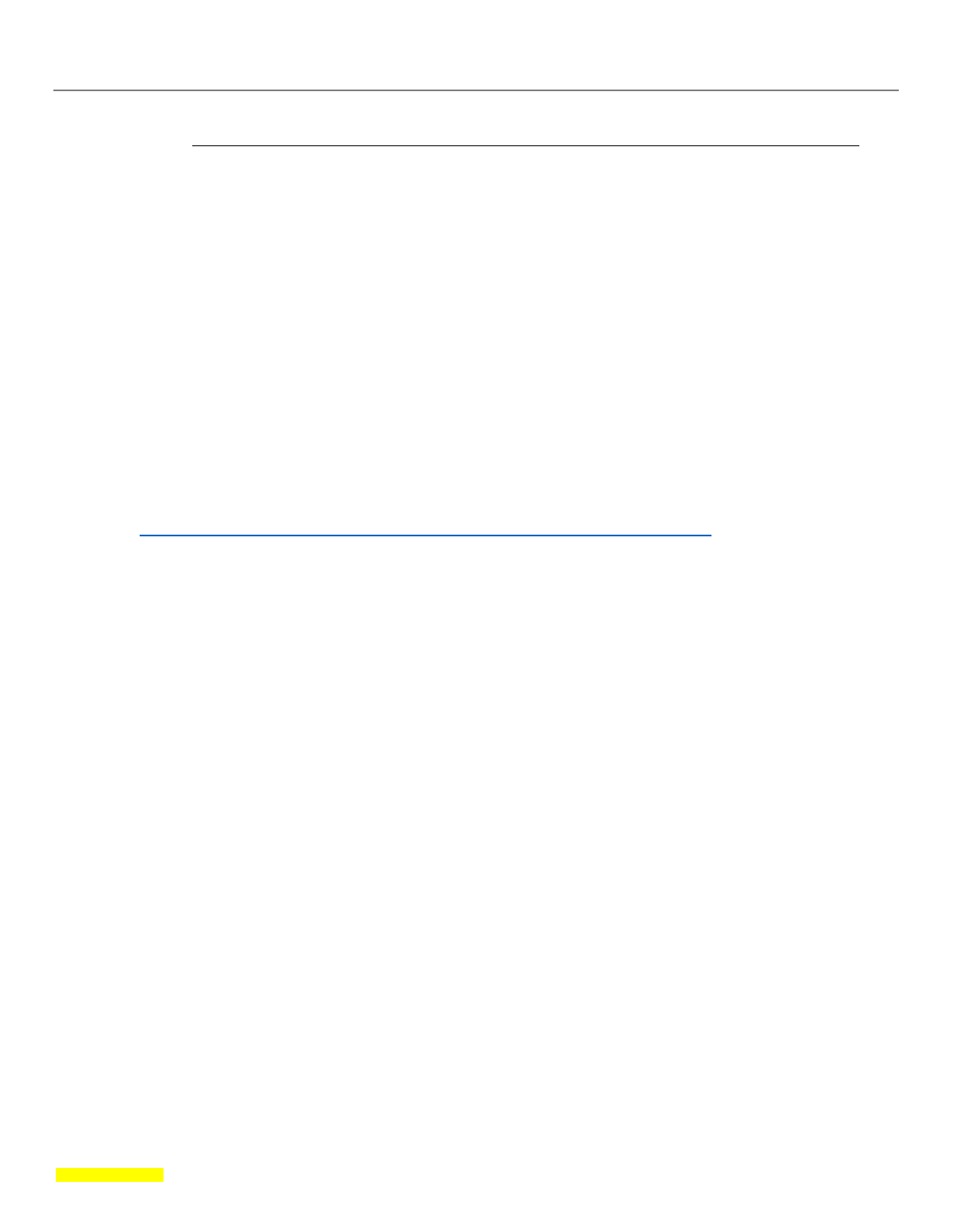periods of operation but may be done more frequently.

- ‡ Restrooms: \_\_\_\_\_\_\_\_\_\_
- ‡ Lobbies/entry areas: \_\_\_\_\_\_\_\_\_\_
- ‡ Teacher/staff break rooms: \_\_\_\_\_\_\_\_\_\_
- ‡ Classrooms: \_\_\_\_\_\_\_\_\_\_
- ‡ Cafeteria dining area: \_\_\_\_\_\_\_\_\_\_
- ‡ Cafeteria food preparation area: \_\_\_\_\_\_\_\_\_\_
- ‡ Front office: \_\_\_\_\_\_\_\_\_\_
- ‡ Other offices: \_\_\_\_\_\_\_\_\_\_
- ‡ Other areas: \_\_\_\_\_\_\_\_\_\_

‰ Measures are in place to ensure use of appropriate face masks by all staff, students, and visitors at all times when indoors. These must include (check all that apply):

- x Staff, parents, and students are informed of the requirement for face masks prior to the start of the school year and on a regular basis throughout the school year.
- x All students 2 and older are required to wear face masks at all times while indoors on school property except while eating, drinking, or carrying out other activities that preclude use of face masks. \_\_\_\_\_\_\_\_\_
- x All students 2 and older are also required to wear masks while outdoors on campus when in crowded settings, and in other outdoor spaces where distancing is not possible or practical.
- x It is strongly recommended but not required that students wear upgraded masks. A well-fitting, noncloth mask of multiple layers of non-woven material with a nose wire is recommended. Nothing in this protocol requires that the school provide upgraded masks to its general student population. However, universal masking with some appropriate type of face covering is still currently required for both indo or and outdoor settings on the school campus . Exceptions to universal masking requirements would include when actively eating or drinking and in outdoor settings where physical distancing can be reliably maintained. Upgraded level of masking may be required for a limited time in special circumstances such as a student in school who was recently isolating after illness and/or a positive test, or recently exposed to a confirmed case.
- x Alternative protective strategies may be adopted to accommodate students who are on Individualized Education or 504 Plans and who have medical reasons why they cannot use or tolerate a face mask. They should substitute a face shield with drape at the bottom if tolerated. Assessing for exemption due to a medical condition, mental health condition, disability that prevents wearing a mask, or hearing impairment is a medical determination and therefore must be made by a physician, nurse practitioner, or other licensed medical professional practicing under the license of a physician. Selfattestation and parental attestation for mask exemptions due to the aforementioned conditions do not constitute medical determinations. Appropriately documented medical exemptions are the only acceptable reason a student may be excused from the requirement to wear a mask indoors at school. Personal belief or religious exemptions do not apply to masking requirements.
- x Information is provided to staff, parents and students concerning proper use of face masks including the need to wash or replace face masks  $DIWHUHDFKGD\$  V XVH
- x Signage at the entry to the school, at the entry to the school office and throughout the school building reinforces this requirement and depicts proper use of face masks.
- x As feasible, two face masks are provided to each student at the start of the school year. If that is not feasible, parents and students are given information concerning methods for making their own face masks. \_\_\_\_\_\_\_\_\_
- x Parents of younger children are encouraged to provide a second face mask for school each day in case the one a child is wearing gets soiled; this would allow for a change of the face mask during the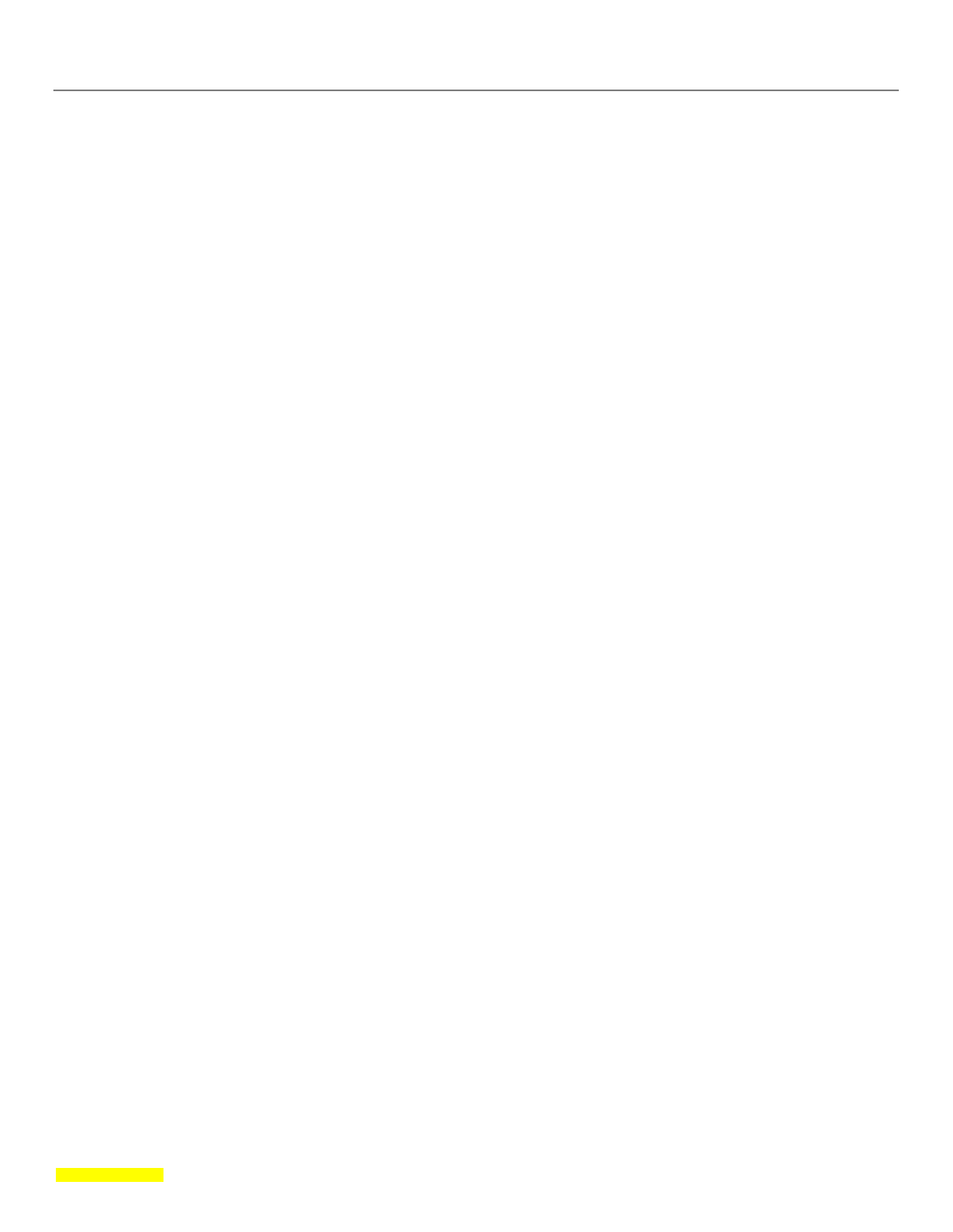day. \_\_\_\_\_\_\_\_\_

- x Staff who are deployed at school entry or in hallways or other common areas remind students of rules concerning use of face masks.
- x Employees engaged in activities (such as provision of physical therapy or personal assistance to individual students) are equipped with appropriate personal protective equipment (gloves, masks, gowns, etc.), as appropriate. \_\_\_\_\_\_\_\_\_

NOTE: Staff and students who are alone in closed offices are not required to wear face masks. Students may also remove face masks indoors when eating or napping or when wearing a face mask is otherwise impracticable (e.g., while swimming or showering). The school may consider whether it is appropriate for a teacher in the early grades to use a plastic face shield with a tucked-in drape below the chin as a substitute for a face mask to enable the youngest students to see their WHDF Kadde Langu Vavoid potential barriers to phonological instruction. Masks with transparent areas that make the lips and mouth visible also exist for this purpose and are permitted as an exemption to the upgraded mask requirements for staff for this specific purpose and only for the period of time when this activity requires the exemption.

- ‰ Implementing measures to promote frequent hand washing by staff, students, and visitors is recommended. These may include (check all that apply):
	- x Students and staff are given frequent opportunities to wash their hands for 20 seconds with soap, rubbing thoroughly after application, and use paper towels (or single-use cloth towels) to dry hands thoroughly. \_\_\_\_\_\_\_\_\_
	- x Younger students are regularly scheduled for frequent handwashing breaks, including before and after eating, after toileting, after outdoor play, and before and after any group activity.
	- x Staff are instructed to model frequent handwashing, especially in lower grades where bathroom time is an opportunity to reinforce healthy habits and monitor proper hand washing.
	- x Portable handwashing stations have been placed near classrooms to minimize movement and congregations in bathrooms to the extent practicable.
	- x Ethyl alcohol-based (contains at least 60% ethanol) hand sanitizer is made available to students and staff at strategic locations throughout the school where there is no sink or portable handwashing station (in or near classrooms, rooms in which support services are provided, music and art rooms). Ethyl alcohol-based hand sanitizer is preferred and should be used in school environments. Hand sanitizers with isopropyl alcohol as the main active ingredient are not used in the school, as it is more irritating and can be absorbed through the skin.
	- x Swallowing alcohol-based hand sanitizers can cause alcohol poisoning. Hand sanitizer is not out in the open and should be used with adult supervision for children under age 9. Faculty and staff have been made aware of the risk of ingestion and that they should call Poison Control at 1-800-222-1222 if there is reason to believe that a student has consumed hand sanitizer. \_\_\_\_\_\_\_\_\_
	- x Hand sanitizer, soap and water, tissues and trash cans are available at or near the entrance of the facility, at reception, and anywhere else inside the workplace or immediately outside where people have direct interactions.

## SPECIAL CONSIDERATIONS FOR PERFORMING ARTS

‰ Music classes

- x Any group musical activity requires participants to wear face masks both indoors and outdoors. However, individuals may practice such activities without masks when outdoors when alone, with enhanced physical distancing from others, and when alone indoors in a studio or practice room with the door closed.
- x Playing of wind instruments is permitted in a group setting as long as the following safety measures are adhered to:
	- o Those playing wind instruments must properly wear a modified face covering that allows for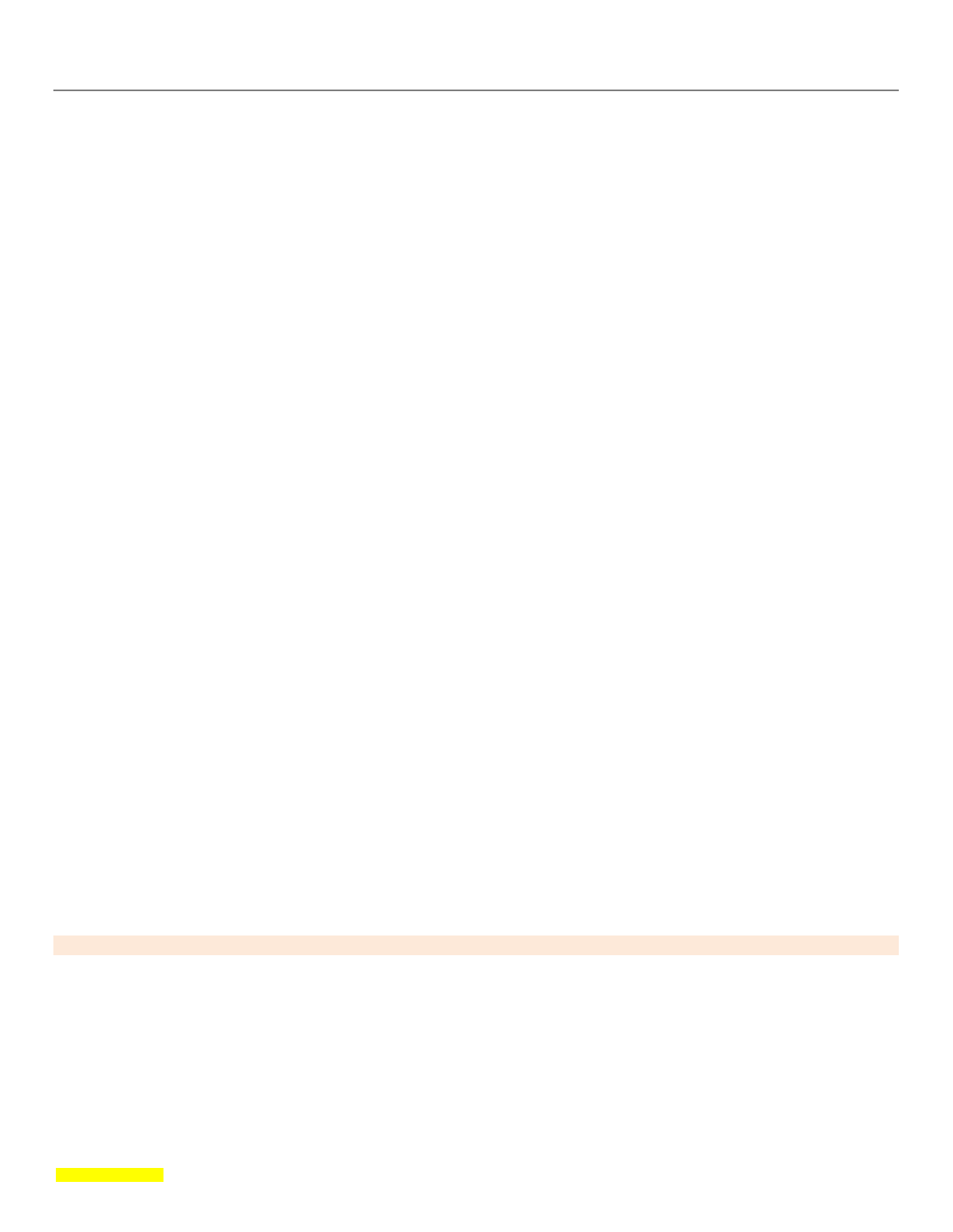direct contact with the instrument mouthpiece whenever they are playing the instrument. During periods that the students are not actively practicing or performing, they should switch to full face coverings.

- o Instrument bell covers must be used during playing of wind instruments.
- **o** A minimum of 3 feet of physical distancing must be maintained **between any individual playing** a wind instrument and all other participants.
- o Perform at least weekly screening testing with either PCR testing or antigen testing of all individuals who are not fully vaccinated and participating in the group practice or performance.
- x For activities that generate more forceful expired respiratory droplets such as singing, increased distance between individuals and engaging in these activities outside is strongly recommended. Individual singers may practice alone outdoors and indoors in a studio or practice room without a mask or with a single instructor present if both of them are appropriately masked per the guidance contained above in this protocol. Increased distance between the singer and instructor is recommended.
- x Limit the exchange (or sharing) of any instruments, parts, music sheets, or any other items.
- x Use disposable absorbent pads or other receptacles, where possible, to catch the contents of spit valves or water keys, discard or clean properly after use.

#### ‰ Theater classes

- x Students and instructors in theater classes must wear face masks at all times. It is recommended that there be increased physical distance if the participants are enunciating (for example, those in a theater workshop).
- x Limit, where possible, sharing of props, costumes, and wigs. If they must be shared, choose props, costumes and other materials that can be more easily disinfected. All props must be disinfected before first use on the set, and between uses by different actors. All shared clothing must be cleaned after each use. All wigs or other shared prosthetics must be disinfected after each use.
- x &OHDQ GUHVVLQJURRPV JUHHQ URRPV DQG SURGXFWLRQ DI Disinfectants for COVID-19.
- x Consider holding virtual or outdoor rehearsals and performances instead of indoor. Masks must be worn at all times when multiple individuals are participating together in the activities.

#### ‰ Dance classes

- x Students and instructors must wear face masks at all times. Masks may be removed briefly to drink water; during water breaks, students should be reminded to maintain an increased distance from others while masks are removed. Students should be reminded to limit their exertion to a level that is comfortable while wearing a face mask and to immediately take a break from exercise if they begin to experience any difficulty breathing. Masks may be briefly removed while a participant rests and catches their breath as long as they move an appropriate distance from all others in the space. Masks should be changed if they become wet, if  $WKH\vee WLFN WR$ , Dr if the  $W\&S$
- x For activities that generate a greater volume of respiratory droplets such as heavy exertion, increasing the distance between individuals and limiting such activities to outdoor space is strongly recommended.
- x Maximize use of outdoor space for practice and performance as much as possible. Masks must be worn at all times when multiple individuals are participating together in the activities.

#### ‰ Music Recording

x Singing in sound booths/recording booths is permitted at this time as long as face masks are worn at all times as required. Increased distance between singers and from all others in the booth is strongly recommended due to the large amount of respiratory droplets released into a relatively small, confined indoor space.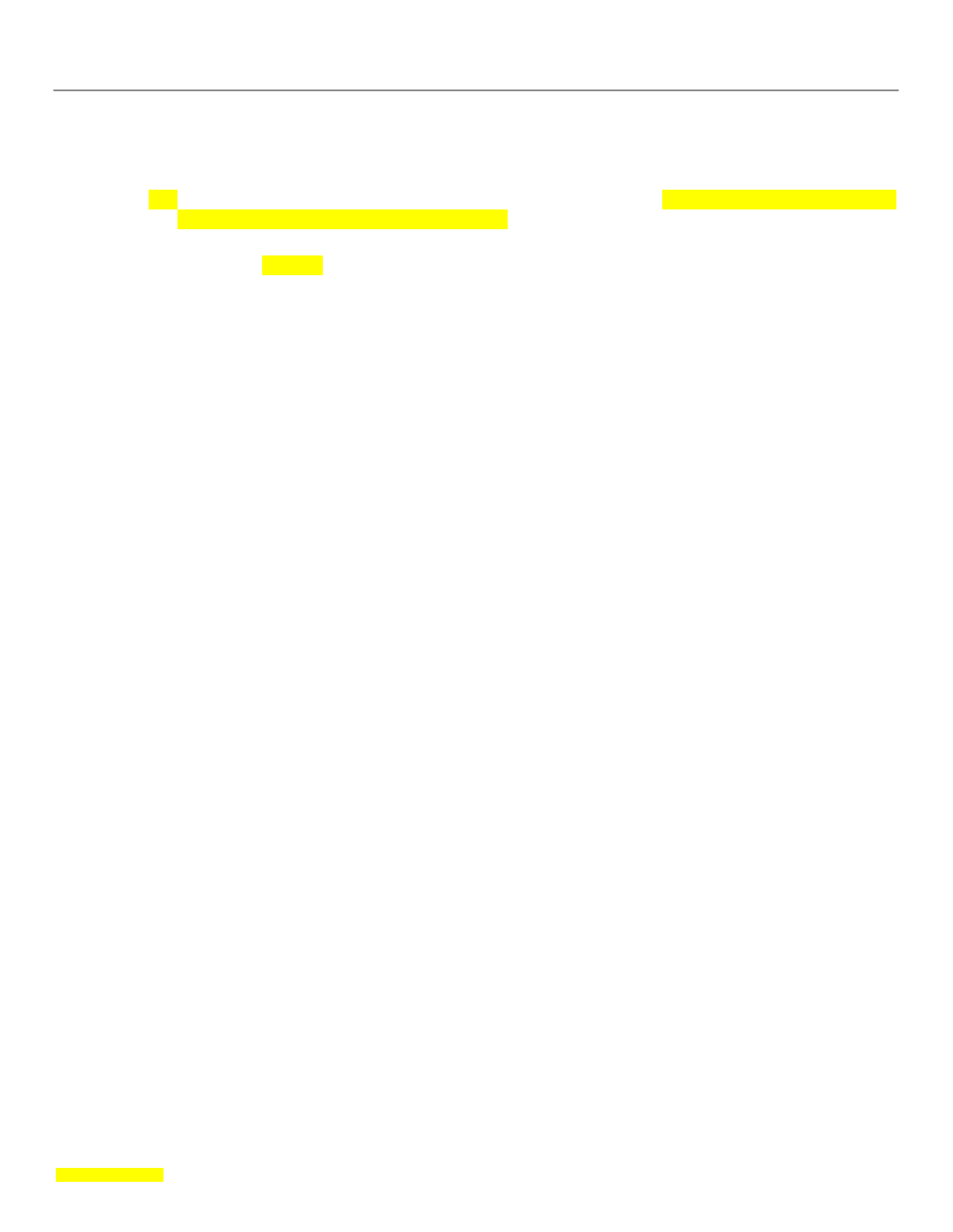- x Playing of wind instruments inside a sound booth with others present in the booth is permitted as long as musicians comply with all requirements above. Refer to section on music classes.
- x Singers or musicians playing wind instruments are permitted to perform in the sound booth without masks and other protective equipment only if they are sealed in the booth for solo recording and no other individuals are in the booth at the time.
- x Other group instrumental music may be recorded using a sound booth; however, a minimum of 3 feet of physical distance should be maintained between all musicians at all times and masks are required as for all other spaces.
- x Before the booth is used by another musician or group of musicians, the booth should be well ventilated (consider use of an air purifying device) to promote full air exchange and shared equipment (e.g., microphones) should be sanitized.

‰ Performances

- x Any performances should follow the Best Practices Guidance for Smaller Events to reduce the risk of spreading COVID-19, unless your performance or event is a Mega Event (defined as more than 500 attendees in an indoor venue or 5,000 attendees outdoors), then you should follow the Guidance for Mega Events.
- x Note that all performances in TK-12 school-sponsored productions require use of masks in indoor spaces by all persons present, including performers during the performance, regardless of vaccination status. At this time, student performers are also required to wear appropriate face coverings during outdoor performances as well. Spectators are not required to mask outdoors unless the performance qualifies as an outdoor mega-event. A TK-12 school-sponsored performance includes any performing art activity that is supervised, organized or sponsored by the school and includes students as part of their curricular or extracurricular programming, regardless of whether the performance is held at the school campus or at an offsite venue.

## D. MEASURES THAT COMMUNICATE TO THE CAMPUS COMMUNITY AND THE PUBLIC

- ‰ Information should be sent to parents and students prior to the start of school concerning school policies related to (check all that apply):
	- x Isolation and quarantine policies as they apply to students who have symptoms or may have been exposed to COVID-19
	- x Options for COVID-19 testing if the student or a family member has symptoms or has been exposed to COVID-19

\_\_\_\_\_\_\_\_\_\_\_\_\_\_\_\_\_\_\_\_\_\_\_\_\_\_\_\_\_\_\_\_\_\_\_\_\_\_\_\_\_\_\_\_\_\_\_\_\_\_\_\_\_\_\_\_\_\_\_\_\_\_\_\_\_\_\_\_\_\_\_\_\_\_\_\_\_\_

- x Who to contact at the school if student has symptoms or may have been exposed:
- x How to conduct a symptom check before student leaves home
- x Required use of face masks
- x Importance of student compliance with any physical distancing and infection control policies in place
- x Changes in academic and extracurricular programming in order to avert risk
- x School policies concerning parent visits to school and advisability of contacting the school remotely
- x Importance of providing the school with up-to-date emergency contact information including multiple parent contact options
- x Other: \_\_\_\_\_\_\_\_\_\_\_\_\_\_\_\_\_\_\_\_\_\_\_\_\_\_\_\_\_\_\_\_\_\_\_\_\_\_\_\_\_\_\_\_\_\_\_\_\_\_\_\_\_\_\_\_\_\_\_\_\_\_\_\_\_\_\_\_\_\_\_

\_\_\_\_\_\_\_\_

‰ A copy of this protocol is posted at all public entrances to the school and uploaded to a public facing page on the school or district website.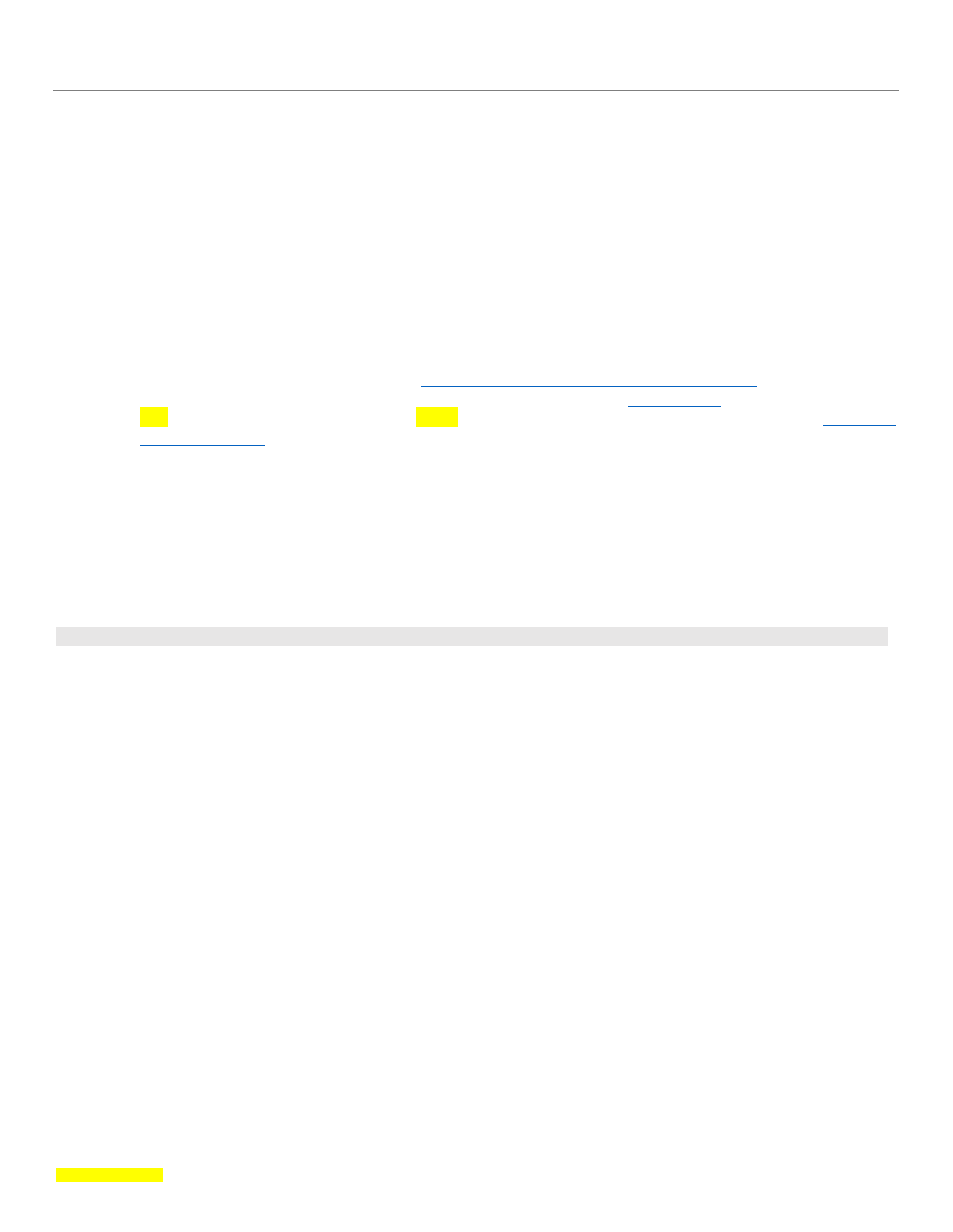- ‰ Signage has been posted throughout the school reminding staff and students of policies concerning use of face masks and importance of hand washing.
- ‰ Signage is posted at each public entrance of the school informing visitors that they should not enter the facility if they have symptoms of COVID-19.
- ‰ The school has developed and circulated a communication plan in case full or partial closure is required due to a possible cluster of COVID-19 cases.
- ‰ Online outlets of the school (website, social media, etc.) provide clear, up-to-date information about building hours, visitation policies, changes in academic and extracurricular programming, and requirements concerning use of face masks, physical distancing, and hand washing.
- ‰ Online outlets instruct students, parents, and teachers on how to contact the school in case of infection or exposure.

## E. MEASURES THAT ENSURE EQUITABLE ACCESS TO CRITICAL SERVICES

- ‰ A plan for updating Individualized Education Plans (IEPs) and 504 Plans of students with special needs has been developed to ensure that education can continue without undue risk to the student.
	- x This plan includes a method for proactive school contact with parents at the beginning of the school \HDU WR DVVXUH WKDW LVVXHV UHODWHG WR WKH FKLOG¶V H(
	- x Modifications to individual IEPs and 504 plans may involve remote learning, modifications to the classroom to accommodate student needs, school attendance in a separate area with few students, or a hybrid approach combining in-class and remote learning.
	- x Steps taken to modify IEPs and 504 plans to assure student safety comply with relevant provisions of state and federal law.

‰ Administrative services or operations that can be offered remotely (e.g., class registration, form submission, etc.) have been moved on-line.

Any additional measures not included above should be listed on separate pages, which the business should attach to this document.

> You may contact the following person with any questions or comments about this protocol:

| <b>Business Contact Name:</b> |  |
|-------------------------------|--|
| Phone Number:                 |  |

Date Last Revised:

SUMMARY OF REQUIRED PROCEDURES CONTAINED IN THIS DOCUMENT

- ‰ The school must have a COVID- & RQWDLQPHQW 5HVSRQVH DQG & RQWURO 30 comprehensive approach to preventing and containing the spread of COVID-19 on campus.
- ‰ A plan or protocol to initiate a School Exposure Management Plan consistent with DPH guidance.
- ‰ A plan to immediately report a cluster of cases (3 or more cases within 14 days) to the Department of Public Health.
- ‰ A plan or protocol for incorporating COVID-19 testing into regular school operations, which at a minimum should describe the strategy for ensuring access to testing for students or employees who are symptomatic or have known or suspected exposure to an individual infected with SARS-CoV-2.

‰ The plan must provide that all testing results will be reported to the Department of Public Health. All